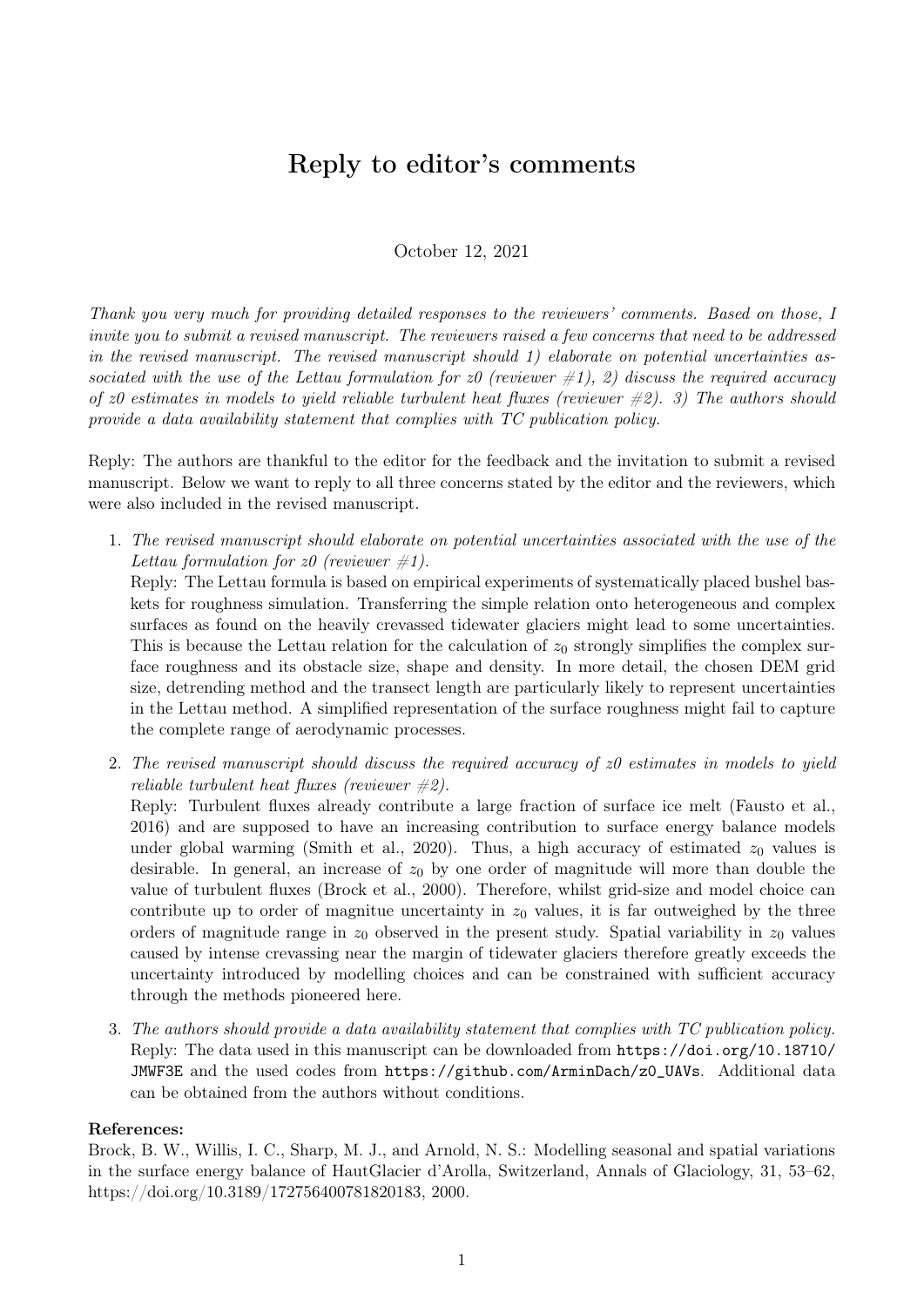Fausto, R. S., Van As, D., Box, J. E., Colgan, W., Langen, P. L., and Mottram, R. H.: The implication of nonradiative energy fluxes dominating Greenland ice sheet exceptional ablation area surface melt in 2012, Geophysical Research Letters, 43, 2649–2658, https://doi.org/10.1002/2016GL067720, 2016

Smith, T., Smith, M. W., Chambers, J. R., Sailer, R., Nicholson, L., Mertes, J., Quincey, D. J., Carrivick, J. L., and Stiperski, I.: A scale dependent model to represent changing aerodynamic roughness of ablating glacier ice based on repeat topographic surveys, Journal of Glaciology, pp. 1–15, https://doi.org/10.1017/jog.2020.56, 2020.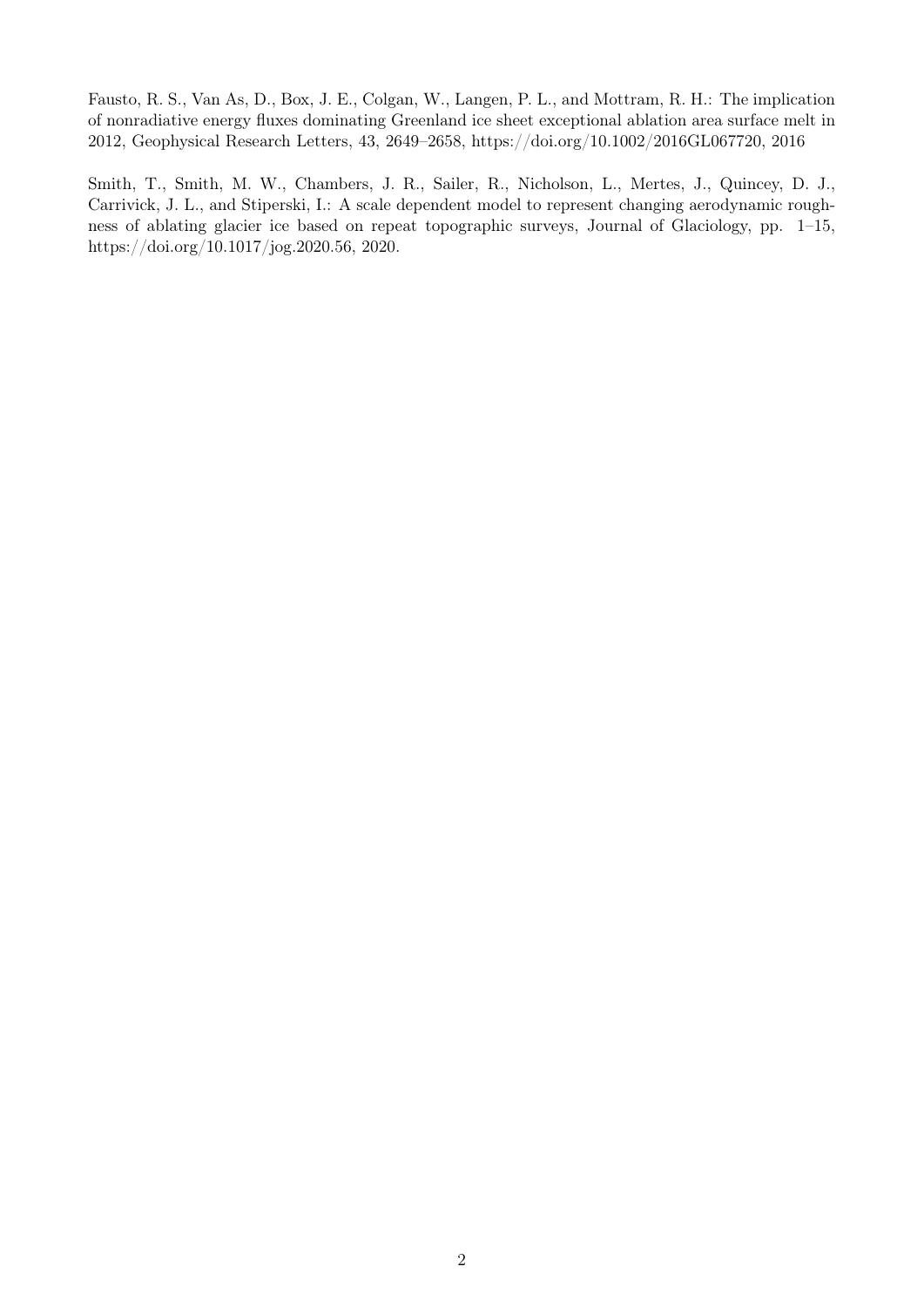# Reply to review comments by Maurice Van Tiggelen

September 20, 2021

## General comments

This preprint addresses the important issue of the unknown aerodynamic roughness of inaccessible, heavily crevassed, tidewater glaciers. In this preprint, UAVs are used to map at high-resolution the elevation of the terminus of four tidewater glaciers in Svalbard. Five different methods, all based on the semi-empirical equation from Lettau (1969), are then used to map the aerodynamic roughness length for momentum  $z_0$ , thereby quantifying the large spatial variability of  $z_0$  over these glaciers. Different sensitivity experiments are done, which confirm how much the modelled  $z_0$  depends on the chosen elevation grid, but also on the wind direction. This is well timed research, as atmospheric models have increasingly higher resolution and start resolving smaller parts of a glacier or ice sheet, including the very rough terminus of marine terminating glaciers. This research is also relevant, as the very rough nature of these surfaces is expected to increase turbulent heat fluxes and therefore runoff compared to smoother surfaces. The novelty in this preprint lies in the fact that multiple existing methods are compared over four new areas. Overall, this preprint is well written and follows a clear and logical structure. Furthermore, the UAV digital elevation models (DEMs) are of high quality. The results section is interesting and the discussion addresses many uncertainties in this field. Nevertheless, the preprint can be improved further by clarifying several statements. Moreover, an important shortcoming of this work resides in the choice of the drag model to estimate  $z_0$  from the measured DEMs. The associated (potentially large) errors should be addressed in more detail, as there is no in-situ data to compare the model with. Finally, some parts of the discussion could be removed and/or shortened to make it more comprehensible. Therefore, I recommend publication after revision.

Reply: The authors highly appreciate the constructive and thoughtful comments. In the text following below the referee's comments are written in *italic* and the line numbers refer to the original review version of the manuscript, if not specifically mentioned otherwise.

## Specific comments

While the choice of using UAV DEMs with a grid size of 50m and an input resolution of 25cm/pixel is motivated, the choice of the semi-empirical equation by Lettau (1969) to estimate  $z_0$  is not clearly motivated. This equation relies on important assumptions, such as the absence of a displacement height and of a roughness sublayer, and the neglect of inter-obstacle sheltering. There is no reason to believe that these simplifications hold for such a complex, urban-like, surface. Besides, there is no mention of the typical turbulent flux fetch footprint, or about the value for the drag coefficient  $c_d = 0.5$ , which are both known to greatly influence the modelled  $z_0$ .

It may be argued that it is outside of the scope of this research to improve this model, yet it is important to know why the Lettau (1969) model was used over more recent models. One of these models is also mentioned in the preprint (Macdonald et al, 1998). This is even more relevant due to the fact that the performance cannot be assessed with in situ data, such as wind profile of turbulent flux measurements.

Reply: The authors agree with the referee that the Lettau (1969) model is based on many assumptions which not necessarily hold for complex surfaces, such as highly crevassed tidewater glaciers. However, we would argue that the choice of the five models is exactly motivated to face this shortcoming. While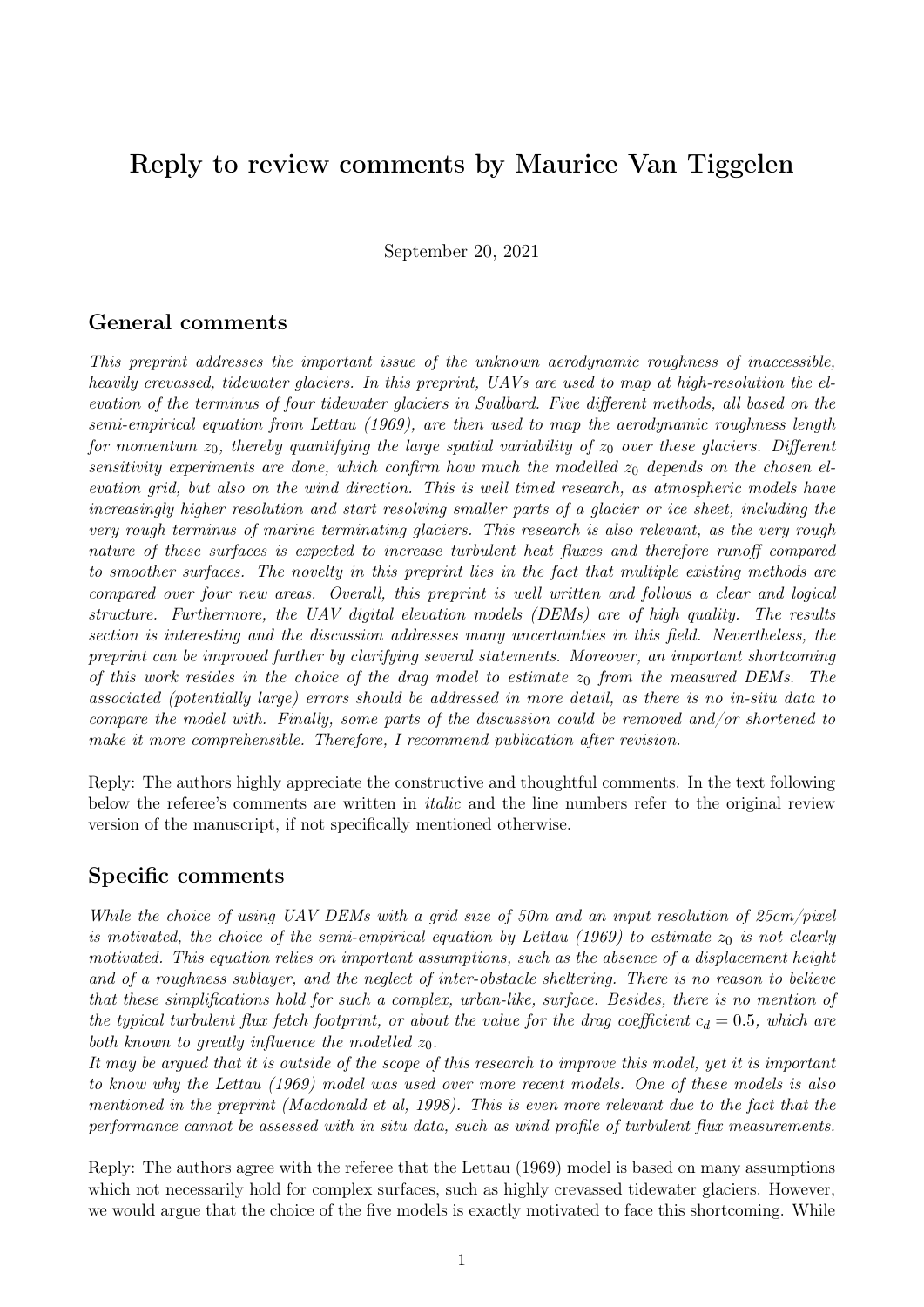the two transect models are based on many assumptions (namely roughness elements are of equal height, uniformly distributed, isotropic and not affected by any sheltering), the three raster method models do not rely on these assumptions since the frontal area s can be calculated directly (Smith et al., 2016). Therefore, the choice of the five models can be justified in a way that they highlight the influence of these assumptions and further show the impact of other parameters such as  $h^*$  on the  $z_0$  estimates. For clarification, this justification was added to the methods part of the manuscript. Additionally, the errors/shortcomings associated to each model and variable definition was further elaborated in the discussion of the manuscript. The ground area S which corresponds to the chosen grid size and the according profile length is a simple approximation to the real fetch footprint. The justification of the grid size was discussed extensively from L97 onwards of the updated manuscript version. However, the simplification allows us to estimate  $z_0$  values for the four wind directions and additionally provides uniform parameterization throughout all glaciers and models (this justification was added to the paper discussion). We find the proposed concerns coming along with the choice of the drag coefficient to be reasonable. However, for this study we decided to stick to the in glaciology commonly employed drag coefficient definition of  $c_d=0.5$  and to discuss the shortcoming of this assumption in the discussion part of the study.

#### Other comments:

1. L16: replace "this heat exchange" by "the radiative heat fluxes", at least if this is what is meant here.

Reply: The sentence was rephrased as follows: "Both sensible and latent heat fluxes balance lead to this heat exchange on the surface and therefore have a large impact on the meltwater production and the surface energy balance of glaciers."

2. L21: the statement "it is a constant surface characteristic" is not clear, and seems to contradict the main conclusion of the preprint. Do the authors refer to the fact that the aerodynamic roughness length is often taken as a constant in atmospheric models? Or that it does not depend on meteorological quantities?

Reply: We refer to the fact that  $z_0$  is independent of any meteorological quantities. An according sentence was added: "It is a surface characteristics and therefore independent of meteorological quantities".

3. L23: Please rephrase "following the bulk approach". In its current form this statement may be confused with the bulk approach to estimate turbulent fluxes. I believe the authors refer to a different bulk approach.

Reply: The authors refer to the bulk approach to estimate turbulent fluxes. For clarification, L24 was adjusted to: "The bulk approach for the calculation of those turbulent fluxes is very popular...". Additionally, "following the bulk approach" was changed into "have determined  $z_0$ values of glacier surfaces based on the bulk approach".

4. L27 (& L3): Consider using "uncrewed" instead of "unmanned". Or remotely piloted aircraft system (RPAS).

Reply: The authors very much acknowledge the point of that comment and the importance behind it. However, since the term 'unmanned' is the official technical term used for such vehicles (e.g. in regulations), we decided to use it. Nevertheless, we added a sentence defining other used terms: "often also called uncrewed vehicle systems or drones" to acknowledge the issue.

- 5. L28: Please clarify how UAV overcomes the spatial coverage limitation of LiDAR. Aren't UAVs also limited in the area they cover? Reply: For clarification, the following sentence was added: "... since they are more flexible in their use and less limited by local topology as they provide a bird's-eye perspective."
- 6. L35: Consider referring to the recent work by Van Tiggelen et al (CryosphDiscuss 2021, https://doi.org/10.5194/tc-2020-378). They give estimated z0 values for very rough ice  $\mathcal{B}$  crevassed areas in west Greenland in their Figures  $9 \& 10$ .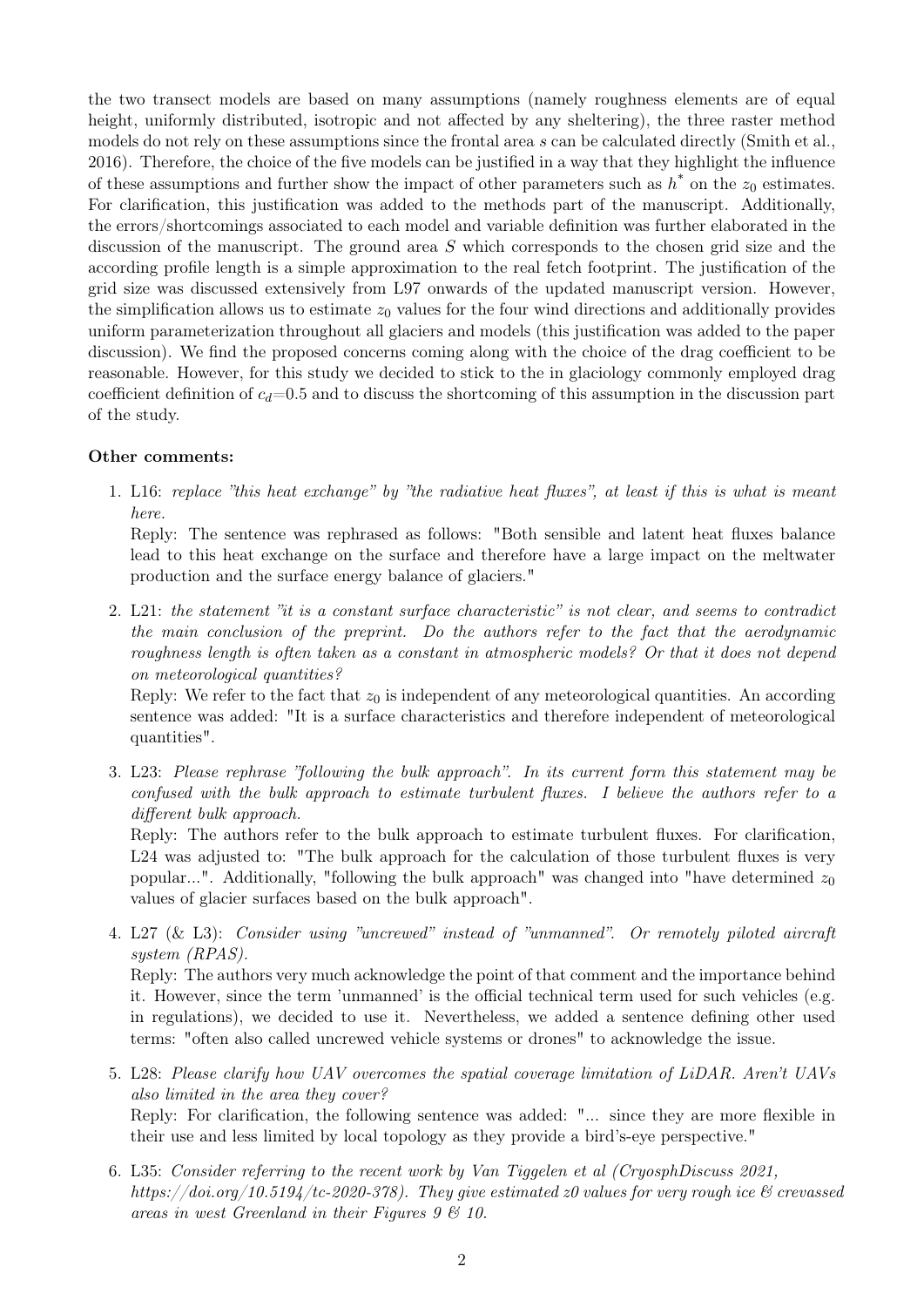Reply: The 'typical values range for rough glacier ice' was adjusted and the suggested reference added. Furthermore, the study was mentioned in the opening sentence of that paragraph describing existing research.

- 7. L37: Consider rephrasing "makes it hard". Reply: "makes it hard to define" changed to "makes the definition of z0 values challenging"
- 8. L87: The thesis of A. Dachauer could not be found online. Consider adding a public link with DOI to this reference. Reply: A DOI of the thesis does not exist, but a link to the pdf file was added to the reference.
- 9. L90: It is already assumed here that the mean wind direction coincides with the mean glacier slope, while this is only explicitly written at L95. Consider moving L95 before L90 for clarity. Reply: The sentence was rephrased as follows to acknowledge the mentioned issue: "This allowed the estimation of  $z_0$  values for the following four wind directions: down-glacier, up-glacier and cross-glacier from both sides"
- 10. L96: Please explain why assuming that the mean airflow is parallel to the slope means that the aerodynamic roughness is less influenced by the small-scale roughness features. Reply: The sentence was rephrased for clarification (see comment 11./L99). Additionally "means" was replaced by "justifies the assumption"
- 11. L99: Please clarify what is meant by "since small-scale roughness elements do not represent the real topographic expression". Reply: The following two sentences were added/rephrased to clarify the topic: "In other words, only looking at the small-scale surface roughness elements would lead to the wrong roughness parameterization, since they might be located on the inner side of a large-scale roughness obstacle not exposed to the whole mean airflow. Accordingly, the chosen grid size must be large enough to include the macro-structure of the surface, since small-scale roughness elements do not represent the real topographic expression."
- 12. L112: " $\ldots$  all four wind directions  $\ldots$ ". Reply: suggestion implemented.
- 13. L117: Is the value for  $c_d = 0.5$  from Lettau (1969) realistic for crevasses?
- Reply: This is indeed a broadly discussed issue and potentially leading to an impact on the  $z_0$ results. However, we decided to stick to that widely adopted definition and added the following sentence on L356 of the updated manuscript version in the discussion to draw attention to this assumption: "Furthermore, the widely adopted drag coefficient of Lettau (1969)  $c_d = 0.5$ corresponds to an average form drag effect on roughness elements. Its rationale is widely discussed since it does not necessarily hold for heterogeneous locations (Quincey et al., 2017)."
- 14. L119: Please rephrase "turns out". What do the authors exactly mean here? Reply: "turns out" changed to "is". Additionally, the sentence was rephrased to make it clearer: "roughness elements are non-uniform" was added.
- 15. L127: Are the statistics immediately calculated on the transects taken from the detrended subgrid? Or are all the individual transects detrended once again? Reply: The detrending happened row-wise (e.g. for each individual transect) at the first place. The sentence was rephrased for clarification: from "Each row of the detrended sub-grid was treated..." to "Each row of the sub-grid was detrended and treated... "
- 16. L134-136: I would argue that these statements are true only if the Lettau(1969) formula is used. More sophisticated models can be applied to a detrended profile that do take into account sheltering and obstacles of different spacing or height.

Reply: All models are based on the Lettau (1969) formula, but the raster methods were modified in a way that they take into account sheltering and different obstacle sizes (see reply to comment 42.)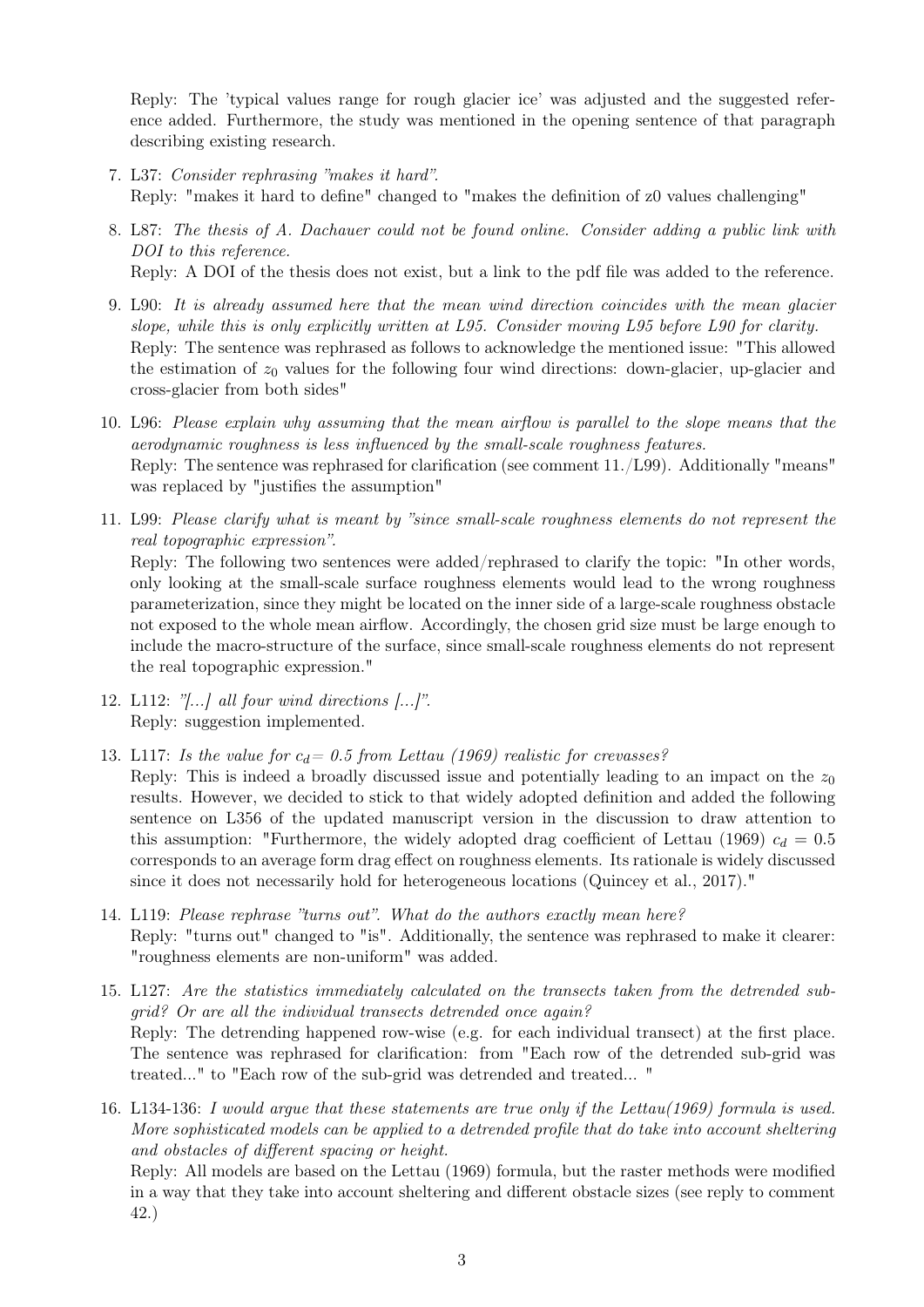- 17. L144: Which parameters are calculated row-wise in the first two raster models, besides? Possibly refer to Table 3 for clarity. Reply: As already stated on L148, s and  $h^*$  are calculated row-wise. A reference to Table 3 was added.
- 18. L157 (and L6) : It is not clear here whether z0 varies by three or by four orders of magnitude. Please specify what is meant by "up to three (locally even four)". Reply: For one model the range of  $z_0$  values is up to three orders of magnitude. Between different models this can of course add another order of magnitude. The authors agree that this creates confusion and therefore decided to remove the phrase "(locally even four)".
- 19. L158: "The highest values": what are these values? Reply: "The highest values" corresponds to the larger values (dm-m scale) in the mentioned range of  $z_0$  values. The following sentences were rephrased for clarification: "The largest  $z_0$ values (decimeter to meter scale) were found close to the glacier front where crevasses are big and steep using the transect methods and for winds blowing parallel to the flow direction of the glacier. The lowest values (milimeter to centimeter scale) were estimated with the raster methods for smooth, crevasse-free ice and for cross-glacier wind directions."
- 20. L167: do the authors mean averaged over all four cardinal wind directions? Or has the data been rotated over all 360 degrees? Reply: The authors mean averaged over all four cardinal wind directions. For clarification the
- 21. L171-172: refer to Table 4. Reply: Suggestion implemented.

sentence was rephrased to: "over all four wind directions".

22. L178: At this point it might be useful (for future studies) to give a (short) interpretation on why the transect method yields a significantly larger  $z0$  than the raster method. Also see comment below about L322.

Reply: suggestion implemented.

- 23. L186: This is hard to see on Fig5 with the given color scale. Consider changing the colormap or adding annotations in Fig5. Reply: For clarification, the text was rephrased as follows: "However, Fig. 5 illustrates that larger roughness elements, which can be found close to the glacier front, for instance, present a stronger wind dependency because they vary more strongly with changing wind directions (from dm to m scale) compared to areas that are less crevassed like on the upper part of Fridtjovbreen (similar  $z_0$  values in mm scale for all wind directions)."
- 24. L190: Are the results shown in Fig5 different for wind blowing from the right than for wind blowing from the left? If so, it would be useful to explain why. If not, consider removing panels  $c)$  and  $d)$ .

Reply: They are different but very similar. To clarify, the following sentence was added: "The two cross-glacier (up- and down-glacier, respectively) wind directions lead to very similar  $z_0$ values since they are both calculated on the same transect but from opposing wind directions."

25. Fig6: Please add to the caption what is denoted by the vertical extent of the boxplots (standard deviation, or quantiles?). Consider using algorithmic y axis, as all the means/medians seem clustered near  $y = 0m$ .

Reply: The following sentence was added to the caption: "Whiskers are visualizing the variability outside the upper and lower quartiles up to 1.5 times the interquartile range.". Furthermore, the y-axis was changed to logarithmic.

26. L201: Consider rephrasing "all the observed patterns recognized in the investigations of this study" by "all the patterns found in this study". Reply: Suggestion implemented.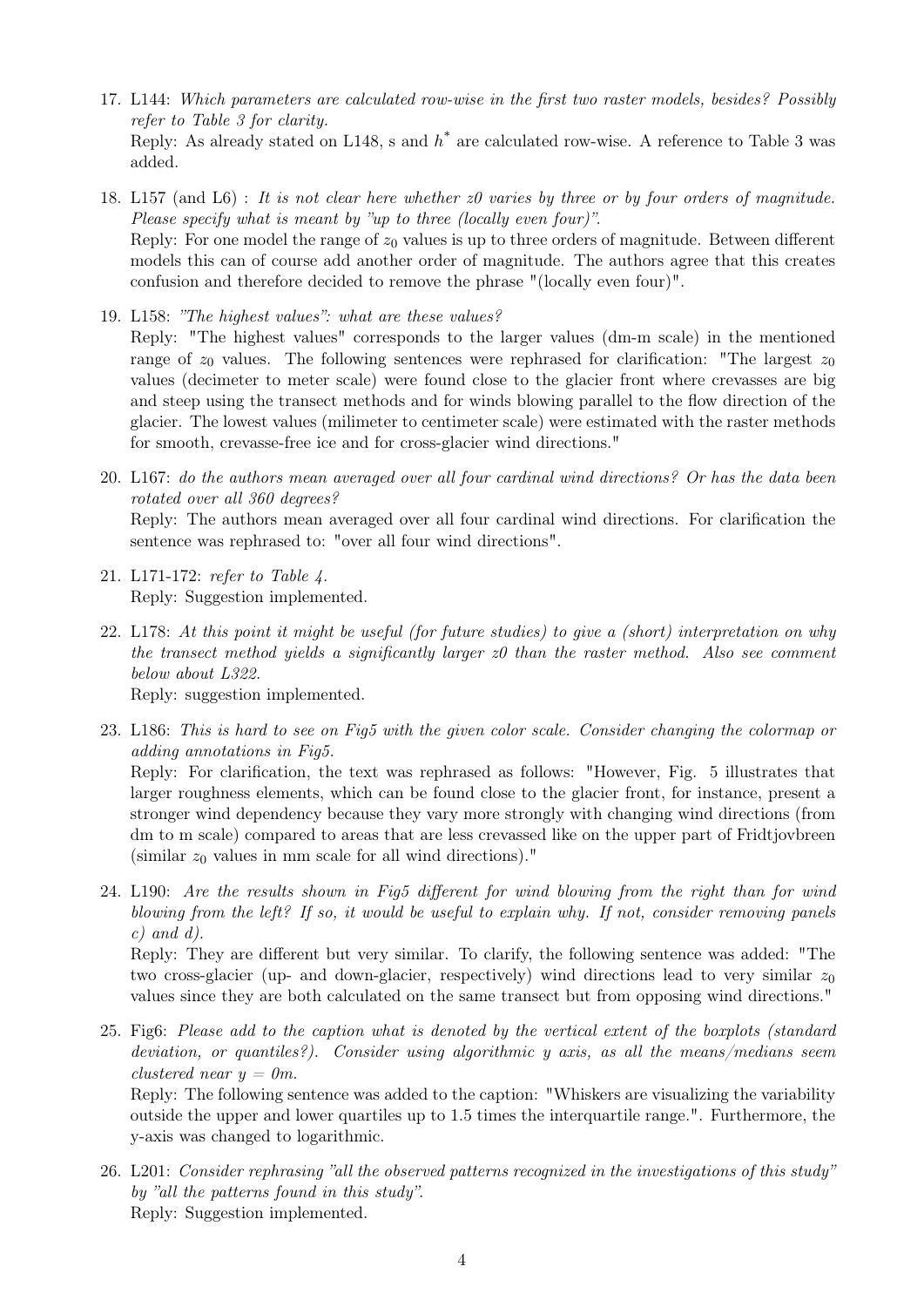- 27. L207: Please clarify here that the resampling is only done in the following part. Otherwise the very different values for 2019 and 2020 in Table 4 do not make sense. Reply: To clarify this issue, the following sentence was added: "Furthermore, for this particular comparison [...]".
- 28. L213: The two sentences at L213-215 could be simplified in something like: "Although the deviations in z0 are small, the lower values found in 2020 could be related to the fact ...". Reply: In consultation of the second referee's comment the authors decided to remove the whole sentence since the deviations were too small to give reason for a meaningful explanation.
- 29. L215: Would it be possible to check this in the true-color UAV images? If so, this statement would be a very interesting example of how z0 can rapidly change in time as well. Reply: Potential snow-bridges could not be determined in the true-color UAV images of both years since it's hard to distinguish ice and snow especially in the deep crevasses. Nevertheless, there might still be some remaining snow-bridges deep in the crevasses. However, since the deviations are so small and the impact of snow-bridges deep inside the crevasses might be minor we decided to not further question the rationale of a 10 % deviation.
- 30. L245: A link could be made here with the assumptions of the Lettau (1969) model that does not account for the displacement height (or penetration depth). Underestimating crevasse depth using UAV could have a compensating effect on the modelled  $z0$ . Reply: The following text was added to address this issue: "Equation 1 of Lettau (1969) and the transect methods are not defining any penetration depth limit. The raster method however, assumes that effective roughness only depends on the roughness elements above the detrended plane level which indicates how far the effective turbulent mixing advances into the crevasses."
- 31. L274: consider removing "the theory of ". Reply: Suggestion implemented.
- 32. L278: A grain roughness of 50 m is counter-intuitive. Does form drag not occur at scales smaller than 50 m?

Reply: For clarification, the following sentence was added/rephrased: "Accordingly, given the large roughness elements investigated in our study, the 'grain' roughness is assumed to belong to the texture on the crevasses. "

- 33. L280: What is a "considerable spatial resolution "? Consider rephrasing in something like "50 m was chosen as it is the highest resolution that still includes the size of an average obstacle". Reply: The sentence was rephrased to: "50 m was chosen, since it is the smallest resolution possible to still include the size of an average obstacle."
- 34. L282: consider renaming section "Model outputs of aerodynamic roughness length estimation" to "Estimated aerodynamic roughness length". Reply: Suggestion implemented.
- 35. Figure 10: How do the authors know that parallel winds are more likely to occur or not than perpendicular winds? Could it be that there is some confusion here in the interpretation of Ω? Reply: Several studies (e.g. Fitzpatrick et al., 2019; Karner et al., 2013) found the winds to be more likely to blow parallel, due to katabatically forced down-slope winds. However, this is not related directly to the results of Figure 10. Figure 10 only compares the  $z_0$  values of parallel vs. perpendicular flowing winds showing that  $z_0$  values are strongly anisotropic and parallel winds are dominant.
- 36. L332: Please explain (in the methods) how the raster methods take into account sheltering. Around L150 would be a good place. Reply: In the methods part (line 141) the following sentence was added: "In the raster method all areas below the detrended plane were neglected, assuming that they would be effectively sheltered."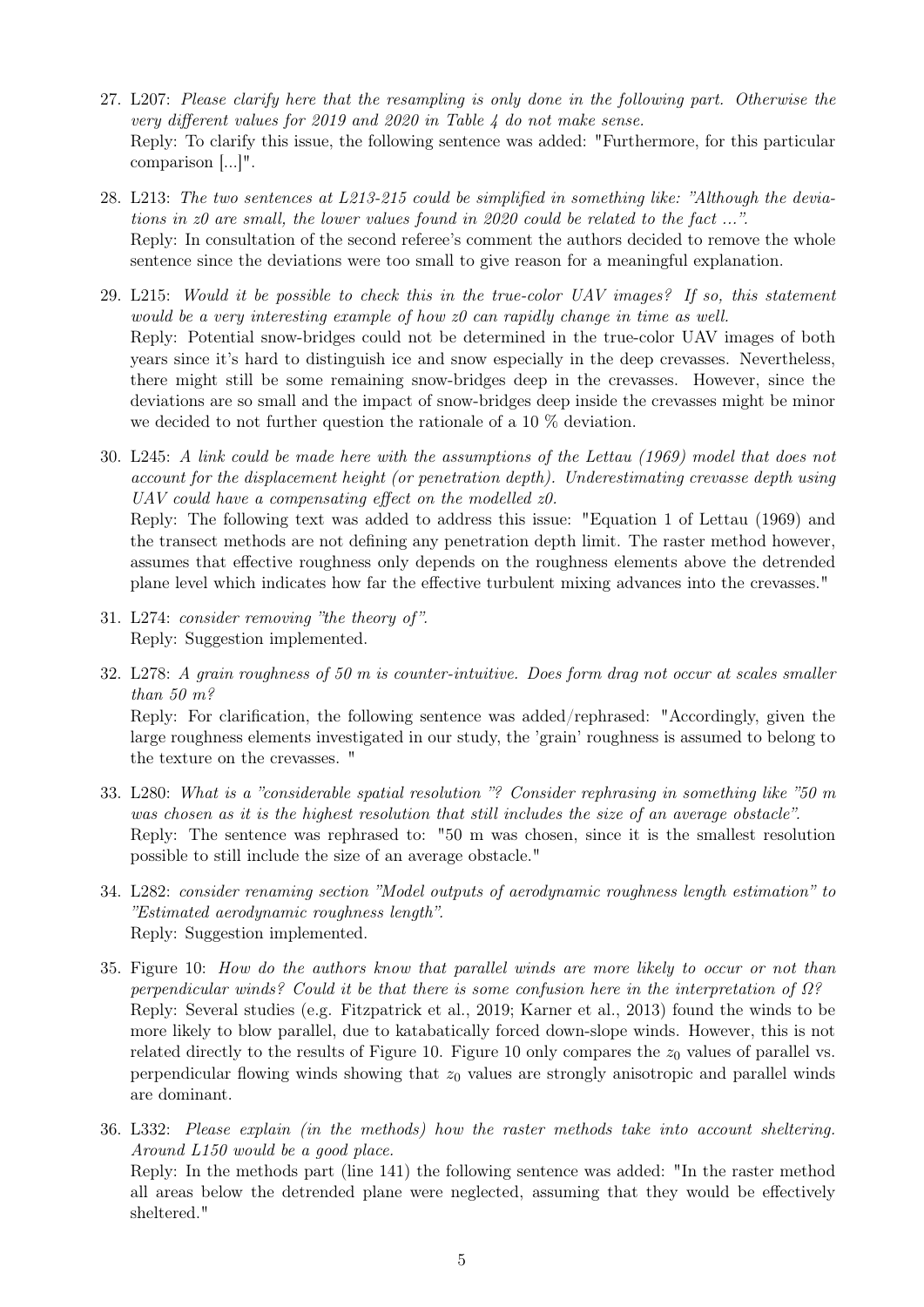- 37. L322-L332: these statements mostly repeat previous statements, so they could be removed. Subsection 4.3.1 could then be removed if lines L332-335 are added after L178. Reply: suggestion implemented: L332-335 were added after L178 and L322-L332 were deleted. Additionally, the following sentence: "This indicates that the  $z_0$  values are correlated, but does not provide any conclusion about the quality of the individual models." was added after L169.
- 38. L343: While it is true that Macdonald et al (1998) state that inter-obstacle sheltering becomes important at roughness densities above 20-30 %, they also show that the displacement height is non-negligible at roughness densities below 20 % (see their Fig.4). The latter is not taken into account in Lettau (1969).

Reply: The authors agree that Lettau (1969) and accordingly the two transect method models, are not taking into account the displacement height. However, the three raster method models are assuming the displacement height to correspond with the detrended plane. Therefore, a comparison between the different models gives insights in the impact of a considered displacement height.

- 39. L347: A roughness density of less than 0.10 0.15 is not the only criteria required for the equation by Lettau (1969) to be valid. Consider also replacing "this study shows" by "this study assumes". Reply: For clarification, the words "with respect to the sheltering effect" were added. Additionally, "this study assumes" was implemented.
- 40. L350: Perhaps section 4.3.3 can be made more compact. In its current form it mostly repeats previous research with generic statements. Reply: Section 4.3.3 was rephrased into a more compact version. Additionally, the subdivision into subsections was removed.
- 41. L364-371: I propose to remove this subsection. Without a direct comparison with wind profiles or turbulent fluxes, the statement that one model performs better over another is difficult, if not impossible, to make. Instead a discussion, or possibly a sensitivity analysis to quantify model uncertainty (relating to the equation from Lettau) would be beneficial. Reply: the mentioned section was removed. Additionally, to further evaluate the model uncertainty the impact of  $h^*$ , s and  $c_d$  was discussed in the prior subsection.
- 42. L366: I would argue that the raster methods are also based on the same assumptions, as they are all based on Lettau (1969). Reply: The raster method is not based on these assumptions since the raster methods which are based on Lettau (1969) were further modified to exactly prevent these shortcomings (see e.g. Smith et al., 2016).
- 43. L389: The statement "leading to a better representation of turbulent heat fluxes" was not proven in this preprint. I suggest rephrasing this in something like "potentially leading to a better representation of turbulent heat fluxes". This prevents any confusion when only reading the conclusion. Reply: Suggestion implemented.

### Technical corrections

- 1. L173: "for heavily crevassed areas." Reply: Suggestion implemented and "up to" added.
- 2. L213: "This small deviation in z0 values makes ..." Reply: Sentence was rephrased according to Editor's comment 28 in section "Specific comments".
- 3. L217 (and Fig9): "independently" Reply: Suggestion implemented.
- 4. L284: "obtain" to "contain" Reply: Suggestion implemented.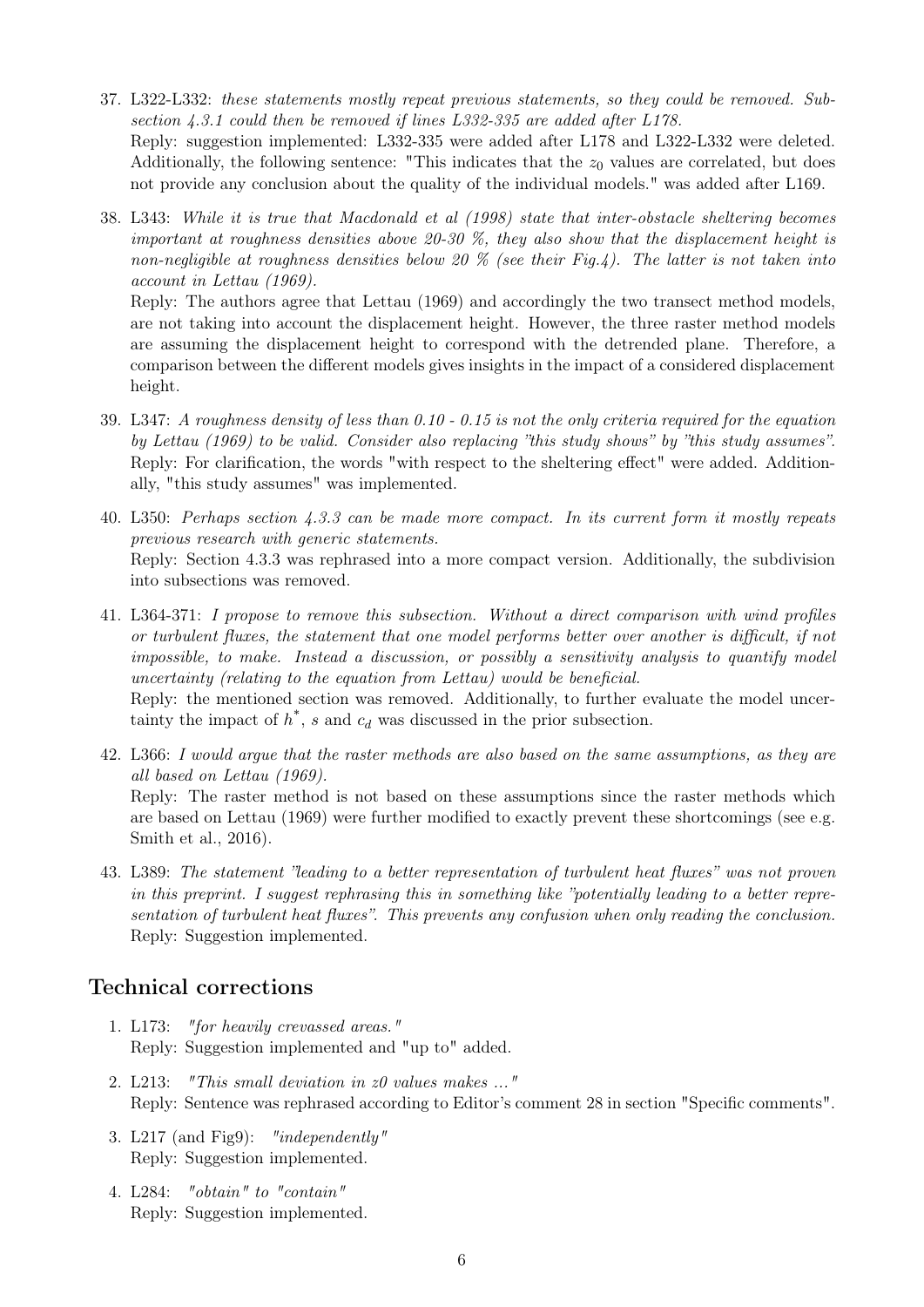- 5. L292: "methods" Reply: Suggestion implemented.
- 6. L294: "... still mostly positive ratio values, it is the glacier ..." Reply: Suggestion implemented.

#### References:

Fitzpatrick, N., Radi´c, V., and Menounos, B.: A multi-season investigation of glacier surface roughness lengths through in situ and remote observation, The Cryosphere, 13, 1051–1071, https://doi.org/10.5194/tc-13-1051-2019, 2019.

Karner, F., Obleitner, F., Krismer, T., Kohler, J., and Greuell,W.: A decade of energy and mass balance investigations on the glacier Kongsvegen, Svalbard, Journal of Geophysical Research Atmospheres, 118, 3986–4000, https://doi.org/10.1029/2012JD018342, 2013.

Lettau, H.: Note on aerodynamic roughness-parameter estimation on the basis of roughness-element description, Journal of applied meteorology, 8, 828–832, 1969.

Quincey, D., Smith, M., Rounce, D., Ross, A., King, O., and Watson, C.: Evaluating morphological estimates of the aerodynamic roughness of debris covered glacier ice, Earth Surface Processes and Landforms, 42, 2541–2553, https://doi.org/10.1002/esp.4198, 2017.

Smith, M. W., Quincey, D. J., Dixon, T., Bingham, R. G., Carrivick, J. L., Irvine-Fynn, T. D. L., and Rippin, D. M.: Aerodynamic roughness of glacial ice surfaces derived from high-resolution topographic data, Journal of Geophysical Research: Earth Surface, 121, 748–766, https://doi.org/10.1002/2015JF003759, 2016.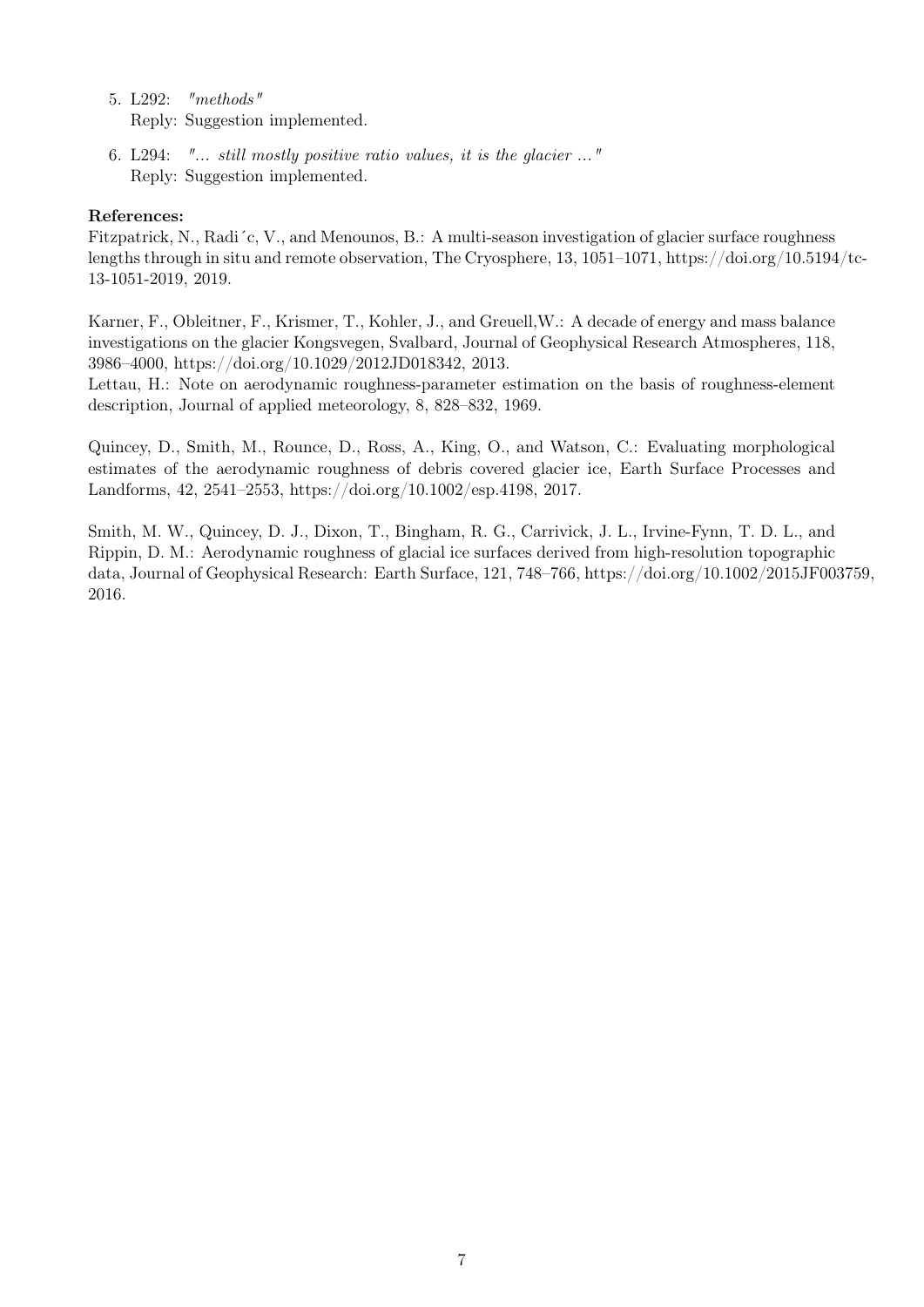## Reply to review comments by Evan Miles

September 20, 2021

The study by Dachauer et al utilizes UAV-derived digital elevation models to estimate the surface roughness (specifically, the aerodynamic roughness length) for the heavily-crevassed terminus area of four glaciers in Svalbard. This is an interesting and practical application of UAV data to a domain where field measurements are dangerous, if not impossible, so few estimates and no direct measurements of roughness are yet available for heavily crevassed ice. The authors utilize five contending approaches to estimating  $z<sub>0</sub>$  from DEMS, and show that all approaches represent similar spatial variability across the study domains, and that some approaches show little scale dependence when an appropriate grid scale is used. For all methods,  $z_0$  values in crevassed zones are considerably higher than values typically used for glacier ice, as expected. Overall this is a nice study, demonstrating the approximate range of roughness values to consider for these hard-to-reach parts of glaciers, but its impact may suffer from the difficulty in constraining or validating the models. Still, with some additional analyses to understand the importance of uncertainty in modelled  $z_0$ , the manuscript will be a nice contribution to the literature. I have a number of relatively minor suggestions for the authors to consider in preparing a revision.

Reply: The authors are thankful to the referee for the precise and thoughtful comments. In the following text the comments of the referee, are written in italic and the line numbers refer to the original review version of the manuscript, if not specifically mentioned otherwise.

### Main comments

1. The fact that no ground control was used in the study should be clearly mentioned before the discussion. Certainly it would be difficult to constrain the glacierized portion of the DEMs, but some of the exposed bedrock around the glaciers' lateral margins could have reduced the positional errors. In addition, many drones now have RTK-GPS modules that are perfectly suited to the no-GCP application, and can achieve centimetre-accuracy (see the Chudley et al, paper; others are also available). I also think that the GPS accuracy values from the manufacturer are probably not reliable, at least in the Z direction (however the UAV also uses pressure sensors that may improve the relative altitude precision). At first glance this seemed to be a major limitation for the study, as poor georeferencing control can lead to DEM warping, as well as shifts. However, I actually think this should be a minor problem for your application, which focuses on the relative differences in surface topography, in part due to the detrending you have applied. In short, in the methods I would suggest that you acknowledge the challenges of establishing precise GCP controls for this type of situation, as well as that newer platforms mitigate these issues, but assert that this will not be a problem for your specific application

Reply: The authors agree with the comment of the referee. The lack of GCP control points as well as its minor impact on the results is now mentioned in the methods part (see L91 of updated manuscript). Additionally, alternative platforms such as RTK-corrections (Chudley et al., 2019) are also mentioned: "Due to an inaccessible glacier surface, no ground control points (GCPs) could be placed on the mapped area for georeferencing. No alternative georeferencing platforms such as real-time-kinematic correction (Chudley et al., 2019) were available. While this is a recommended procedure for future application of this technique, we point out that computation of  $z_0$  requires quantification of relative topographic differences and so the impact of this shortcoming is minor".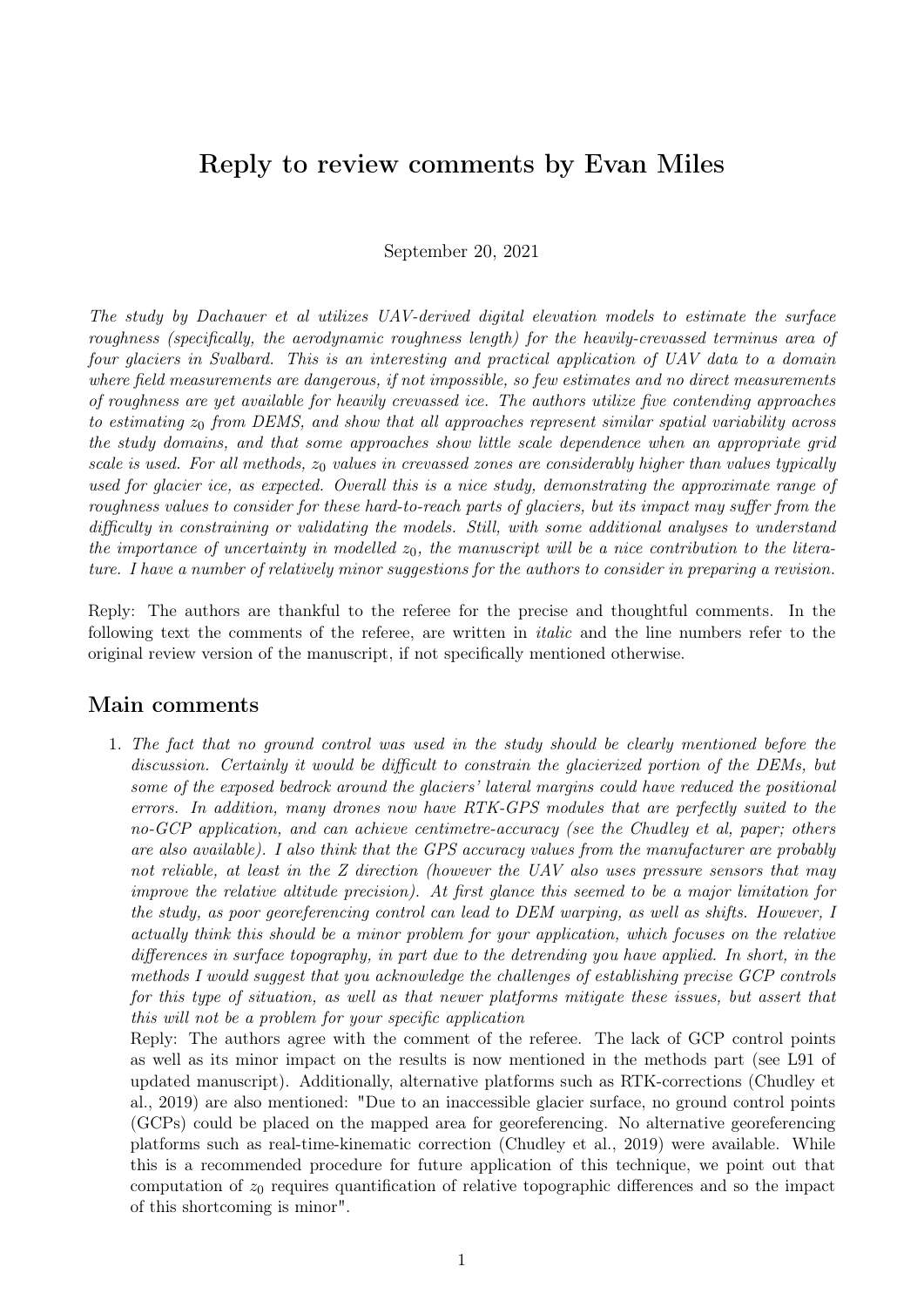2. The authors have reoriented their DEMs to the dominant direction of glacier flow (at the terminus) to analyse roughness in the down-glacier and cross-glacier directions. I would encourage the authors to consider multi-directional wind patterns more carefully in the discussion. You might reframe some of the anisotropy discussion to consider that the down-and cross-glacier roughness estimates provide end-members for the temporally variable roughness experienced at a site on these glaciers.

Reply: To address the mentioned concern, some parts of the anisotropy discussion were rephrased. In more detail, the strong focus on down-glacier wind direction was lifted by considering the study of Esau and Repina (2012). Additionally, the temporal variability of  $z_0$  due to changing wind directions was addressed in the discussion: "However, Esau and Repina (2012) found the katabatically forced wind systems to be of less significance for tidewater glaciers, highlighting the influence of wind direction on effective  $z_0$  values. Furthermore, the wind direction dependency indicates the temporal variability of the aerodynamic roughness length due to changing wind directions from daily up to seasonal time scales.".

3. A key limitation for this study (and the possible advantage to using UAVs) is the inability to validate the estimates, which are well correlated to one another but differ in magnitude. This has been a problem for other similar efforts, even with local measurements (e.g. Miles et al, 2017), although there is promise to reduce the scale dependence (e.g. Chambers et al, 2021). For your application, the question is –how believable are the heavily-crevassed-area roughness values? This is very difficult to pin down, but I think the five methods tested provide constraint to within an order of magnitude. Maybe you can evaluate your estimates for the smoother area of some glaciers to refine this range further, but I think an important question is also –how precise do models need  $z0$  to be prescribed? I think this is an important discussion topic for the manuscript, since you cannot constrain the values precisely; how different might turbulent fluxes be in crevassed areas considering the range of values? Is an unconstrained estimate already 'good enough' and not likely to change the results, or do we need to determine the accuracy precisely?

Reply: The authors agree with the referee and decided to include the discussion of the required  $z_0$  estimation accuracy for models into the manuscript. Therefore, the following text was added in the discussion: "The validation of the model estimates remains a big challenge due to the lack of reference values. Thus, it should be questioned whether the modelled  $z_0$  range of about an order of magnitude is accurate enough for energy balance models. In general, an increase of  $z_0$  by one order of magnitude will more than double the value of turbulent fluxes (Brock et al., 2000), justifying the need to consider the larger  $z_0$  values on heavily crevassed glacier areas. Additionally, the relevance of further narrowing down the model estimates range in the future depends a lot on the field of application. For large-scale, satellite-based investigations an average value between all models (e.g.  $(0.1 \text{ m})$  for heavily crevassed glacier areas might be a sufficiently accurate approximation. However, small-scale investigations on individual glaciers likely benefit from more accurate  $z_0$  estimates. It is here in particular, where our study shows that UAVs are the ideal platform for investigating aerodynamic roughness length". Additionally, the  $z_0$  values for smooth ice was elaborated on the grid size justification section (see minor comments 26. L279-280).

4. Related to the above, a very nice possible outcome would be to consider a reduced-complexity parameterization of roughness for crevassed areas. This could be related to crevasse spacing (or possibly depth) or a damage factor. I suggest this because 1) crevasses can be readily mapped using high-resolution satellite imagery (Pleiades or even PlanetScope), and 2) models of glacier dynamics are inceasingly able to resolve complex stress and strain patterns near glacier termini, and this could enable an improved link to surface energy balance. It is also worth noting that unlike most glacier surfaces, the roughness of a heavily crevassed glacier terminus is not likely to see much seasonal change, as the dominant roughness elements are unaffected by snow/ice melt processes.

Reply: As stated on item 3. above and on item 18. (L202), the combination of satellitebased data and small-scale DEMs for reference reveals a great potential for the extrapolation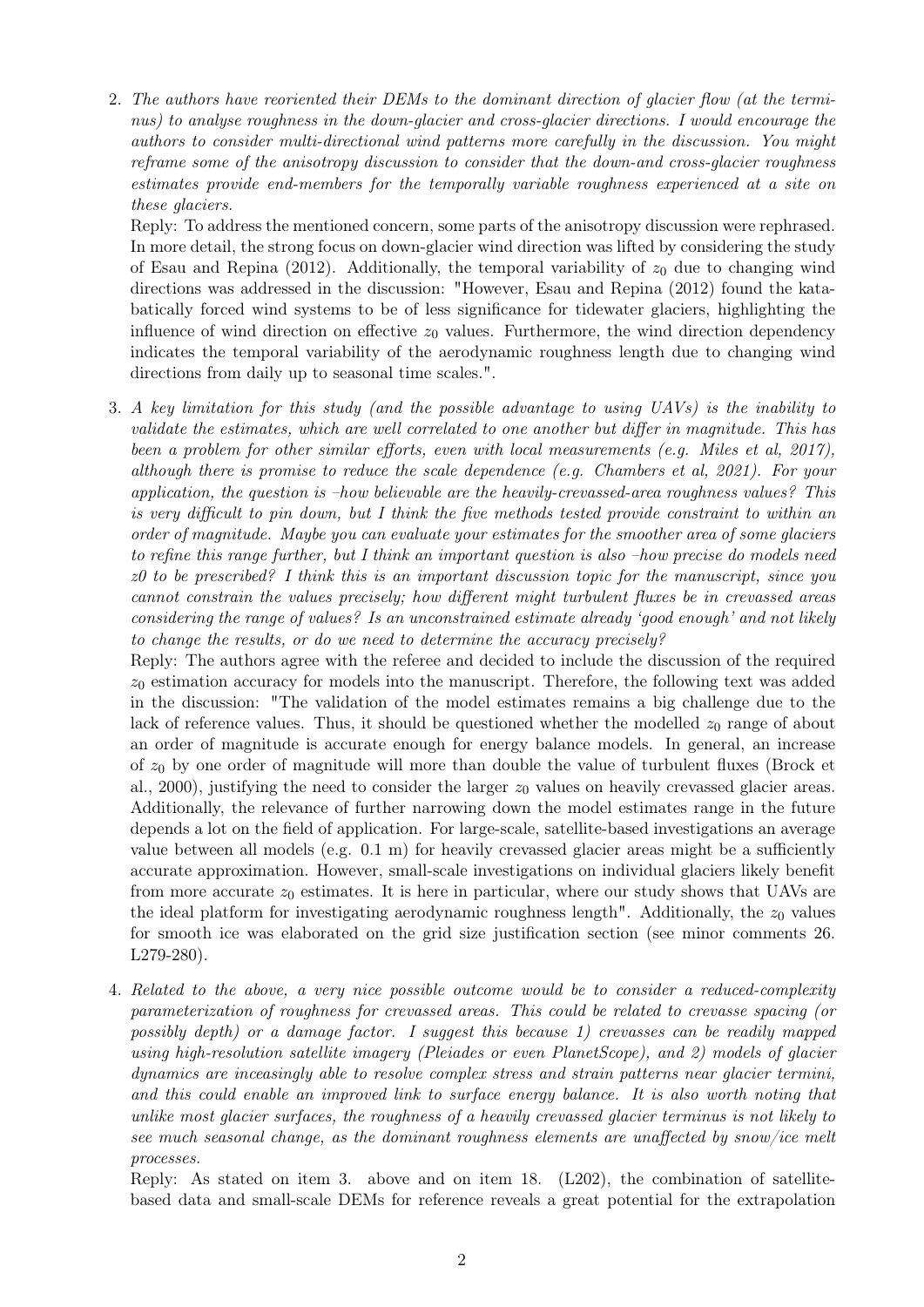of  $z_0$  estimations. However, this topic will not be discussed in more depth in the scope of this study. Therefore, the following sentence was added to the manuscript outlook: "In a next step, a combination of high-resolution DEMs from UAVs for reference  $z_0$  values and satellite-based crevasse density estimates might approve valuable for future research". The authors further agree on the weaker seasonal change of heavily crevassed glaciers and addressed this issue in a way that they removed the attempt to explain some inter-annual variances by remaining snowbridges (see minor comments item 20. L214).

### Minor comments

- 1. L7. 'best accounts' –as formulated, this sentence is a bit misleading, as you are not demonstrating that the moving-window approach is worse than the sub-grid approach (the strict interpretation of the sentence as written). Rather, your results indicate that 50m is a suitable distance for detrending, since the scale dependence for most approaches breaks down above that distance. Reply: The authors agree with the referee. However, also for the moving-window approach, in the end only one  $z_0$  value per 50 m x 50 m grid was provided (due to averaging the moving-window values within the grid). For clarification, the word 'best' was removed.
- 2. L16. Suggest 'balance' to'lead to' Reply: Suggestion implemented.
- 3. L21. I'd recommend reformulating this sentence.  $z_0$  is certainly not a constant surface characteristic. At the very least it changes considerably in time (e.g. Brock et al, 2006; Smeets studies), but of course turbulence is not only affected by the surface itself, but the wind speed and direction. Reply: The word constant was removed and the following sentence was added for clarification: "It is a surface characteristics and therefore independent of meteorological quantities (Lettau, 1969)".
- 4. L37. I don't recall Quincey et al (2017) looking at crevasses? Reply: The authors agree since Quincey et al (2017) mentioned the same issue for debris on the glacier surface, which is comparable in this matter. Nevertheless, the sentence was rephrased for clarification: "A broader-scale, heterogeneous surface topography of obstacles (e.g. crevasses) makes the definition of  $z_0$  values challenging (Quincey et al., 2017)".
- 5. L88. Please add some details of the final configuration here. Reply: The authors understand the urge for more details here. However, we deliberately decided against adding more details in order to keep the focus on the main outcome of the manuscript and especially since the settings were discussed intensively on the work of Dachauer (2020), which is cited in the manuscript.
- 6. L89. The lack of ground control points should be addressed directly here. Reply: The authors agree with the referee and added the following sentence: "Due to the inaccessible glacier surface, no ground control points (GCPs) could be placed on the mapped area for georeferencing."
- 7. Figure 3. Could you add depiction of the moving-window formulation (e.g. Fitzpatrick et al, 2019)? The detrending approach is indeed quite crucial for obstacle definition. Reply: As described on L144, the moving-window approach is based on the work of Fitzpatrick et al. (2019). The authors decided not to explain the models in full detail since they can be looked up in the original and referenced papers. Yet, for clarification the following sentence was added: "In the raster method all sub-grids were detrended row-wise and areas below the detrended plane were neglected, assuming that they would be effectively sheltered.".
- 8. L113. 'all wind directions' –by this you mean the four directions of the coordinate system defined in Fig 2b, and not every 15 degree increment, for example Reply: Exactly. For clarification, the word "four" was added.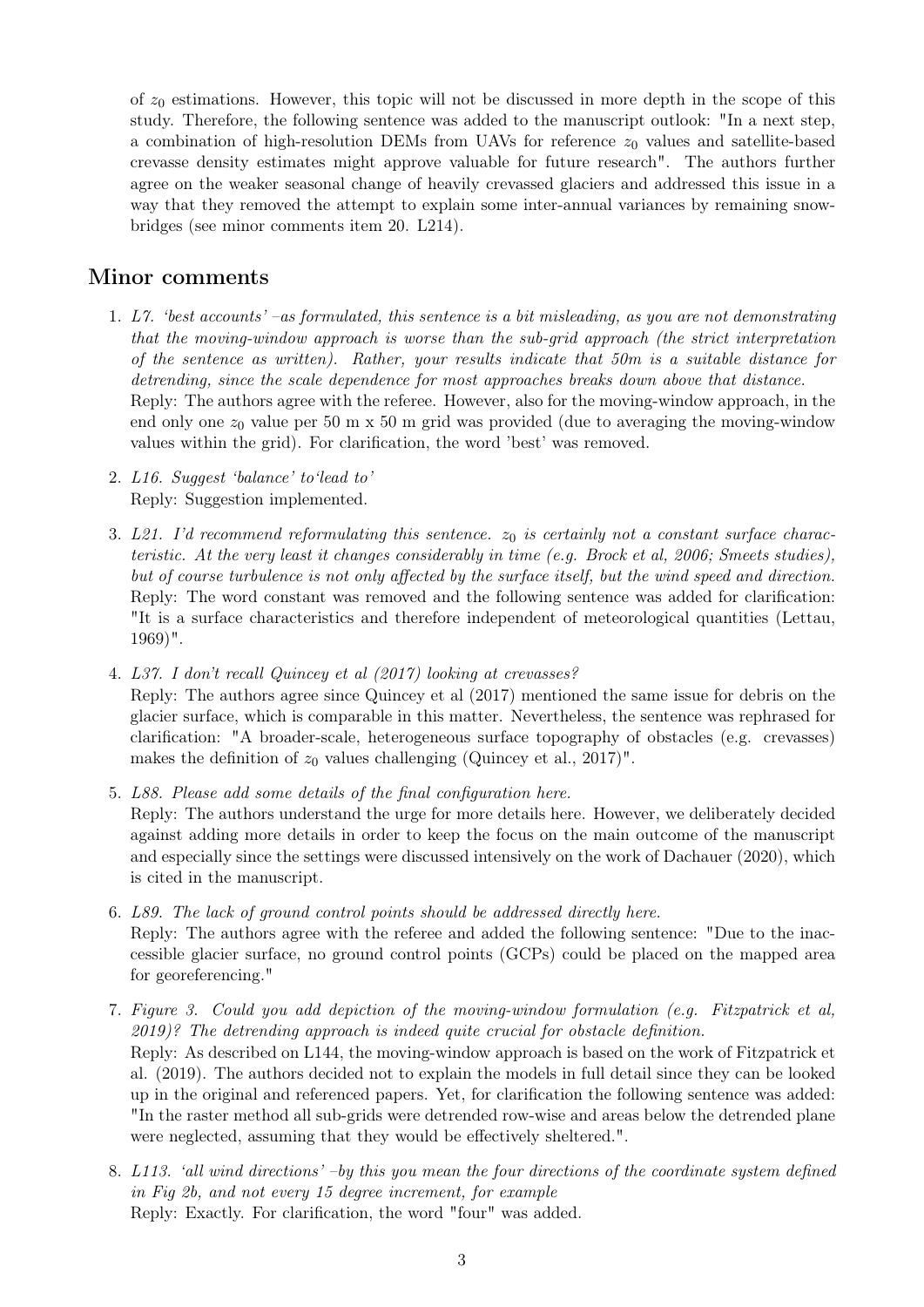- 9. L120. 'a lot' appears in the text 'a lot'. Please consider a less colloquial formulation Reply: 'a lot' was replaced by 'substantially'.
- 10. L127. For consistency with prior descriptions, please indicate 'up-crossing' somehow here. Reply: Since we did not use this term in our study, we simply added the notation "(often referred to as 'zero-up-crossing' in literature)".
- 11. L132.This adaptation need to be established a bit more carefully. The use of cross-profile (instead of along-profile) obstacles dates back to Lettau (1969) if not before. The rationale is that if the bumps resolved in this matter equate to the silhouette area facing the wind. This is true when surfaces do not have a clear grain, in which case you get channelized flow rather than turbulence. Note that Munro also found a  $4x$  difference based on transect direction for ablating ice that showed a clear grain (similar to your own magnitude of differences). I actually agree with this profile rotation considering the strong grain of the surface (since you have also considering skimming flow!), but some additional justification is needed in the text.

Reply: The authors agree with the referee and added the following sentences to further justify the adaptation: "This is because if a crevasse is aligned perpendicular to the prevailing wind direction, a wind-perpendicular transect is not able to detect the crevasse yielding to a relatively low  $z_0$  value (for further explanation see Smith et al. (2016)). Such an adaptation is essential for heterogeneous and naturally streamlined roughness elements as those investigated in this study, since wind systems are influenced by the large-scale catchment topography and therefore often flow up or down the glacier (Quincey et al., 2017)". Furthermore, we referenced to Smith et al. (2016), where this adaptation is discussed intensively.

12. L137. The precise implementation of the 'transect' approaches is not clear. Do you determine a  $z_0$  value for each transect, then combine them (and how)? Or do you accumulate obstacles from all transects (as in Miles et al (2017))?

Reply: We followed an approach where for each row/transect a  $z_0$  value was determined which then were averaged to one single  $z_0$  values per sub-grid. For clarification, the following sentence was added: "Thus, the final  $z_0$  value for each sub-grid was then calculated by averaging the individual transect  $z_0$  values within the sub-grid.".

- 13. L180. Technically, these are not 'cardinal' wind directions. Reply: We agree that the term 'cardinal' might be misleading since the DEMs were rotated. Therefore, we decided to delete the term since the four wind directions were properly introduced in section 2.3.
- 14. L194-5. Which are the 'both parameters'? Not clear. Reply: For clarification, the sentence was rephrased: "Locally however, both mean and median  $z<sub>0</sub>$  estimates can vary about one order of magnitude with changing wind direction."
- 15. Figure 5. Please increase the font size for all axes and the colorbar. Reply: Suggestion implemented.
- 16. Figure 6. Please use a log scale for the y-axis. Reply: Suggestion implemented.
- 17. Figure 7. Please increase the font size for all axes and the colorbar. Reply: Suggestion implemented.
- 18. L202. The similarity of values between glaciers (for the crevassed areas) raises an interesting question –can you parameterize  $z_0$  based on crevasse density directly? If so, this would be a promising avenue to estimate  $z_0$  (at least for the crevassed areas) without needing high-resolution DEMs.

Reply: The authors appreciate the interesting input which could bring this field of research one step forward. However, we would argue that this approach would only be able to end up as a rough approximation since crevasse depth would have to be guessed from other/similar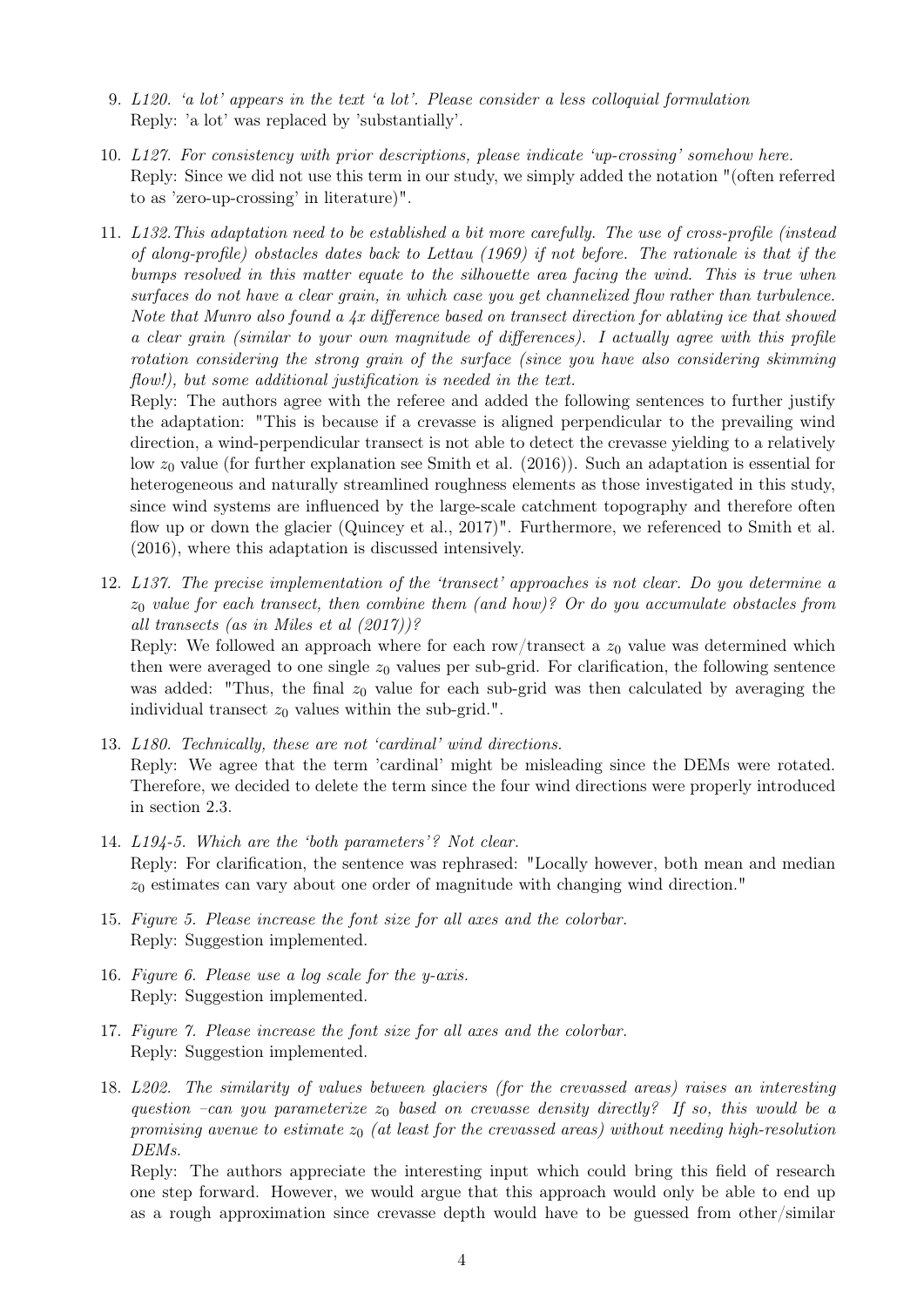glaciers. This is an important shortcoming because the obstacle height is the most important control parameter over the output of  $z_0$  (Nield et al, 2013). Nevertheless, a combination of smallscale, high-resolution DEMs for reference values with large-scale, satellite-based crevasse density estimates might contain a valuable potential for future research and therefore was mentionend in the outlook part of the manuscript as follows: "In a next step, a combination of high-resolution DEMs from UAVs for reference  $z_0$  values and satellite-based crevasse density estimates might contain a valuable potential for future research."

- 19. L212. It's nice to be able to compare two different years. This similarity is also not so surprising since the roughness elements (crevasses) are probably not as transient as for other glacier surfaces. Reply: The UAV images and DEMs show that the roughness elements slightly change location and shape but after all we agree that the roughness elements are not as transient as for other glacier surfaces, which justifies the way this topic was mentioned in the study by not further elaborating the reasons for the inter-annual  $z_0$  deviations.
- 20. L214. This sentence about the decrease does not make sense –do you think the 10% reduction is meaningful? I would be very sceptical. Reply: The authors agree with the referee and deleted the according sentence because the deviation is so small.
- 21. Figure 8. Please eliminate the duplicate colorbar. Reply: Suggestion implemented.
- 22. Figure 9. I would again recommend plotting this with a logarithmic y-axis. Please also annotate the median obstacle sizes determined for each site (then the 50m grid size used). Reply: The authors acknowledge the point of the logarithmic y-axis. However, after re-evaluation we decided to stick to the non-logarithmic y-axis since both the model differences and the grid size dependence of  $z_0$  values can be highlighted more effectively this way. The 50 m grid size line was included in the graph and the average obstacle sizes were annotated in the caption.
- 23. L241. The nadir views at interval probably do not resolve topography very far into crevasses. Reply: The authors agree and that's exactly what is meant with the sentence "... the lack of reflected light from the deep crevasses."
- 24. L252. I believe you are arguing that you need a DEM with high precision (rather than high accuracy). I would agree (for a microtopographic  $z_0$  calculation) as measuring the local features is more crucial than the elevation of those features. The manufacturer hover accuracy estimates are not terribly relevant for your purpose, though–I would suggest that this is the best-case accuracy. Without GCPs, DEM warping can be particularly problematic.

Reply: We agree with the referee and added the following phrase for clarification: "[...] rather a precise DEM combined with a detrending approach for the investigation of the effect of relative distances". As for the lack of GCPs, we refer to the discussion on item 1. of main comments.

- 25. L256–L262. It is not clear how you measure  $\%$  distortion in this context.  $\%$  of what? Reply: For clarification, the following phrase was added: "1.7 % (horizontal length deviation in % of DEM compared to the Sentinel-2 satellite image)"
- 26. L279-L280. This is a nice theoretical justification of the choice of grid size, but 50m is still quite arbitrary, looking at Figure 9, which does not show a kink but a smooth progression that might just be an artefact of the logarithmic scale of  $z_0$  variability. I think you could provide better evaluation of this choice of grid size–for example, what range of  $z_0$  values does this give for the smoother domains, and how does that correspond to expected values? If in fact the transition from grain to form roughness occurs at 30m (or 70m) how much are the distributed roughness estimates changed?

Reply: The estimated  $z_0$  values for each grid size has indeed been considered for the choice of the 50 m grid size. For clarification, the following text was added: "Typical  $z_0$  estimates for smooth glacier ice, which for instance can be found on the upper part of Fridtjovbreen, have a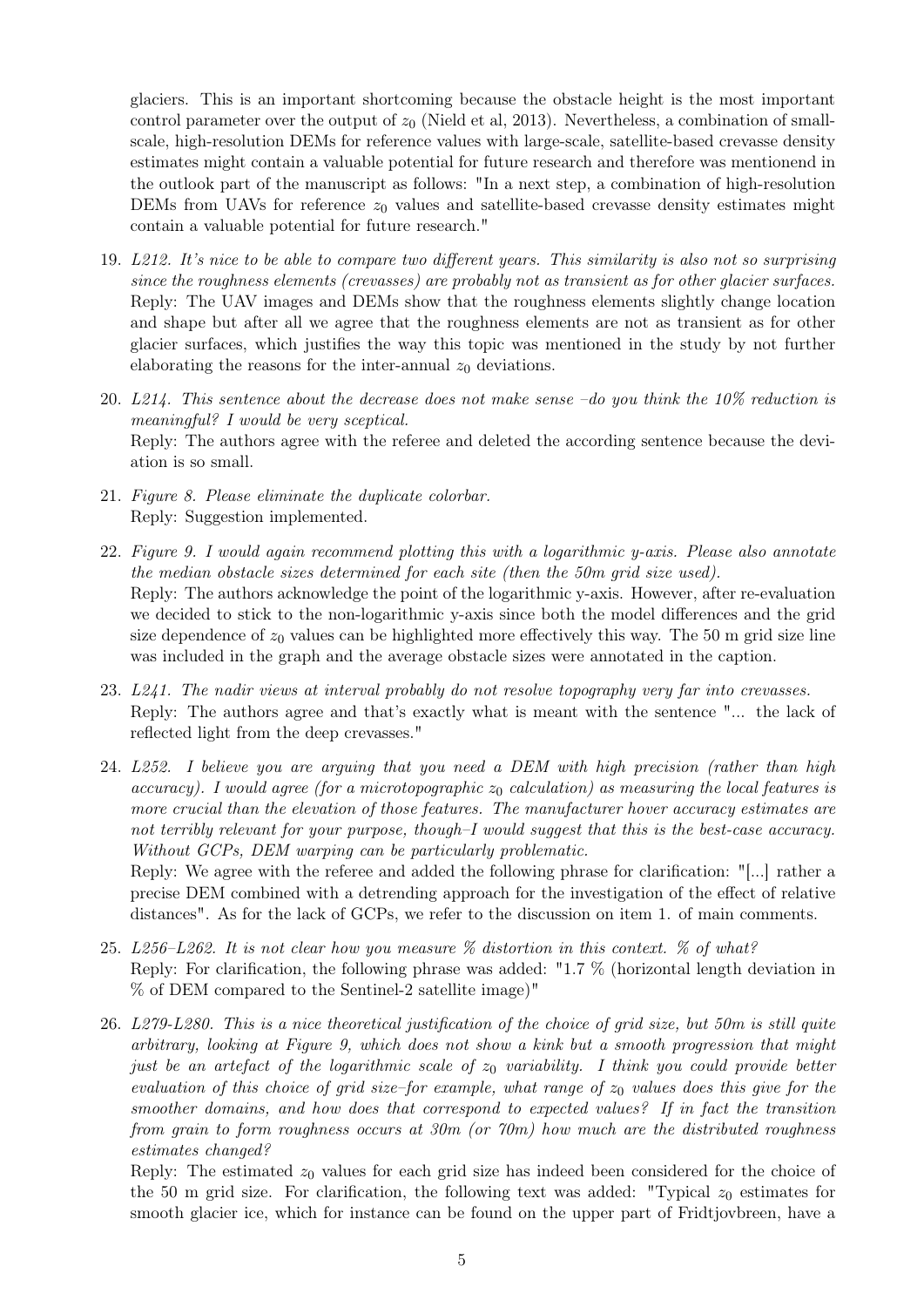length of about 1 mm (Brock et al., 2006). The choice of a 50 m grid size can be further justified since Figure 8 shows that grid sizes below 30 m do not provide high enough values to agree with literature values.". As already discussed on Figure 9, the grid sizes above 30 m estimate similar  $z_0$  values. Therefore, in this range the consideration of average obstacle sizes was important for the final choice of 50 m.

27. L298-299. Without a doubt, katabatic winds are a predominant wind direction for mountain glaciers, and are also important for tidewater glaciers, but external forcing also plays a role, especially for the latter group. The key drivers leading to their formation (altitudinal/temperature gradients, combined with topographic chanelling) are weaker at the polar tidewater sites studied here. There are some interesting results related to this from e.g. Esau and Repina (2012). Multidirectional wind speed can play an important role in temporal variations in  $z_0$ , and although you don't need to go so far as to consider turbulence footprints here (Steiner et al, 2018; Nicholson and Stiperski, 2020), I think it is useful to note that the cross-and down-glacier roughness elements both influence the effective  $z_0$  at a site.

Reply: The authors appreciate the input and slightly adjusted the original text by adding the reference of Esau and Repina (2012) as follows: "However, Esau and Repina (2012) found the katabatically forced wind systems to be of less significance for tidewater glaciers, highlighting the influence of wind direction on effective  $z_0$  values.". Furthermore, the last sentence of the original paragraph was removed.

28. L305. The validation is a challenge for this study. I wonder if you can consider real-world analogues to crevassed areas (outside of glaciology) that might have been investigated previously. Lettau (1969) included a variety of other surfaces (even including urban areas) that could be relevant reference points to check the order of magnitude.

Reply: The authors agree with the referee and compared the  $z_0$  estimates with values measured above villages. Thus, the following sentence was added to the manuscript: "Outside the field of glaciology, the heavily crevassed glaciers might most effectively be compared with villages, since buildings have similar obstacle density and height. According  $z_0$  values are about 0.2-0.4 m which lies within the range of estimated roughness values in this study."

29. L397. I'd recommend making your DEMs and code publicly archived. Reply: We are planning to publish the DEMs in a separate publication later this year. The code will be available on the following link: https://github.com/ArminDach/z0\_UAVs

### References:

Brock, B. W., Willis, I. C., Sharp, M. J., and Arnold, N. S.: Modelling seasonal and spatial variations in the surface energy balance of HautGlacier d'Arolla, Switzerland, Annals of Glaciology, 31, 53–62, https://doi.org/10.3189/172756400781820183, 2000.

Brock, B. W., Willis, I. C., and Sharp, M. J.: Measurement and parameterization of aerodynamic roughness length variations at Haut Glacier d'Arolla, Switzerland, Journal of Glaciology, 52, 281–297, https://doi.org/10.3189/172756506781828746, 2006.

Chudley, T. R., Christoffersen, P., Doyle, S. H., Abellan, A., and Snooke, N.: High-accuracy UAV photogrammetry of ice sheet dynamicswith no ground control, Cryosphere, 13, 955–968, https://doi.org/10.5194/tc-13-955-2019, 2019.

Dachauer, A.: Aerodynamic Roughness Length of Crevassed Tidewater Glaciers from UAV Mapping, Master Thesis, p. 100, 2020.

Esau, I. and Repina, I.: Wind climate in kongsfjorden, svalbard, and attribution of leading wind driving mechanisms through turbulence-resolving simulations, Advances in Meteorology, 2012, https://doi.org/10.1155/2012/568454, 2012.